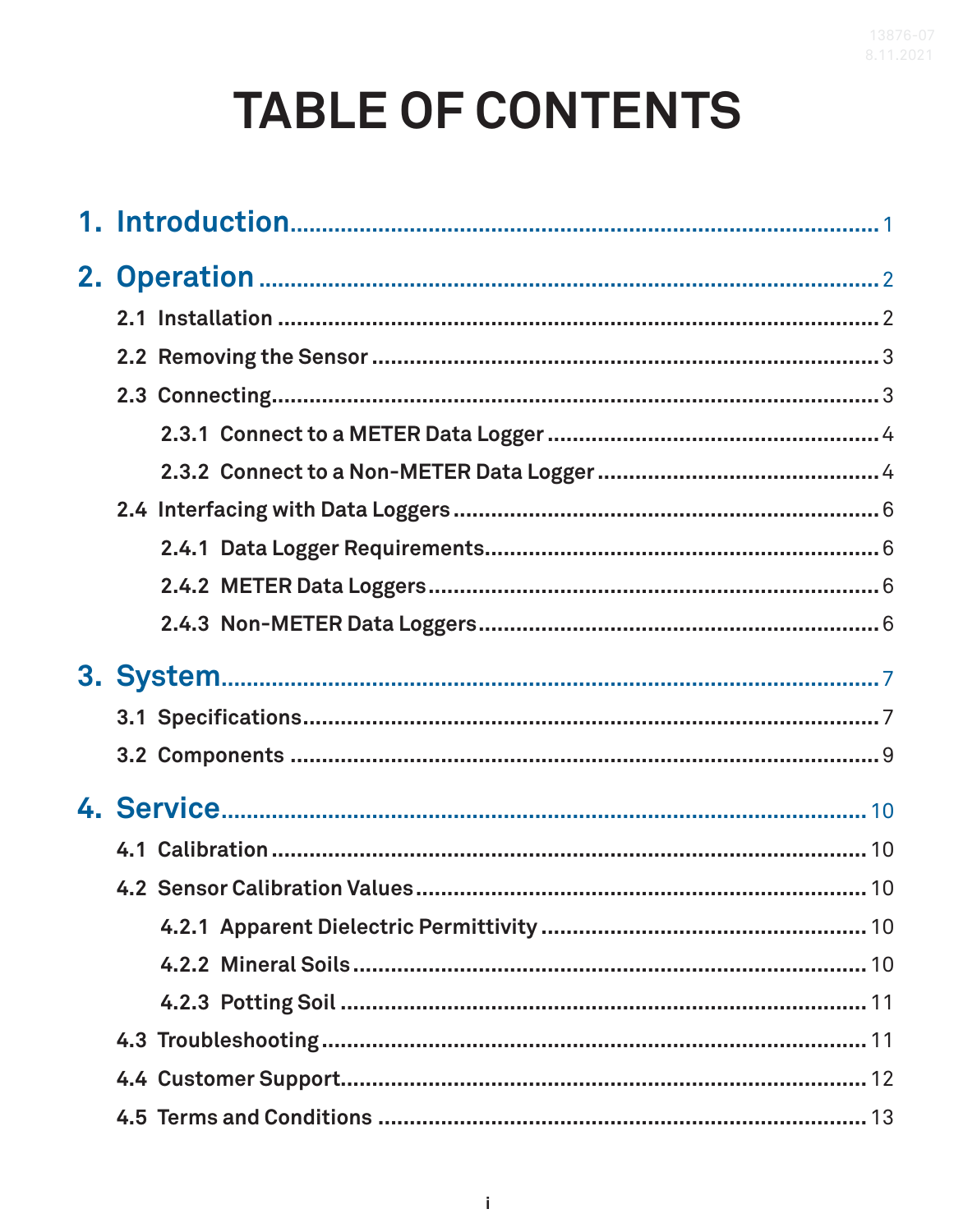| Index |  |
|-------|--|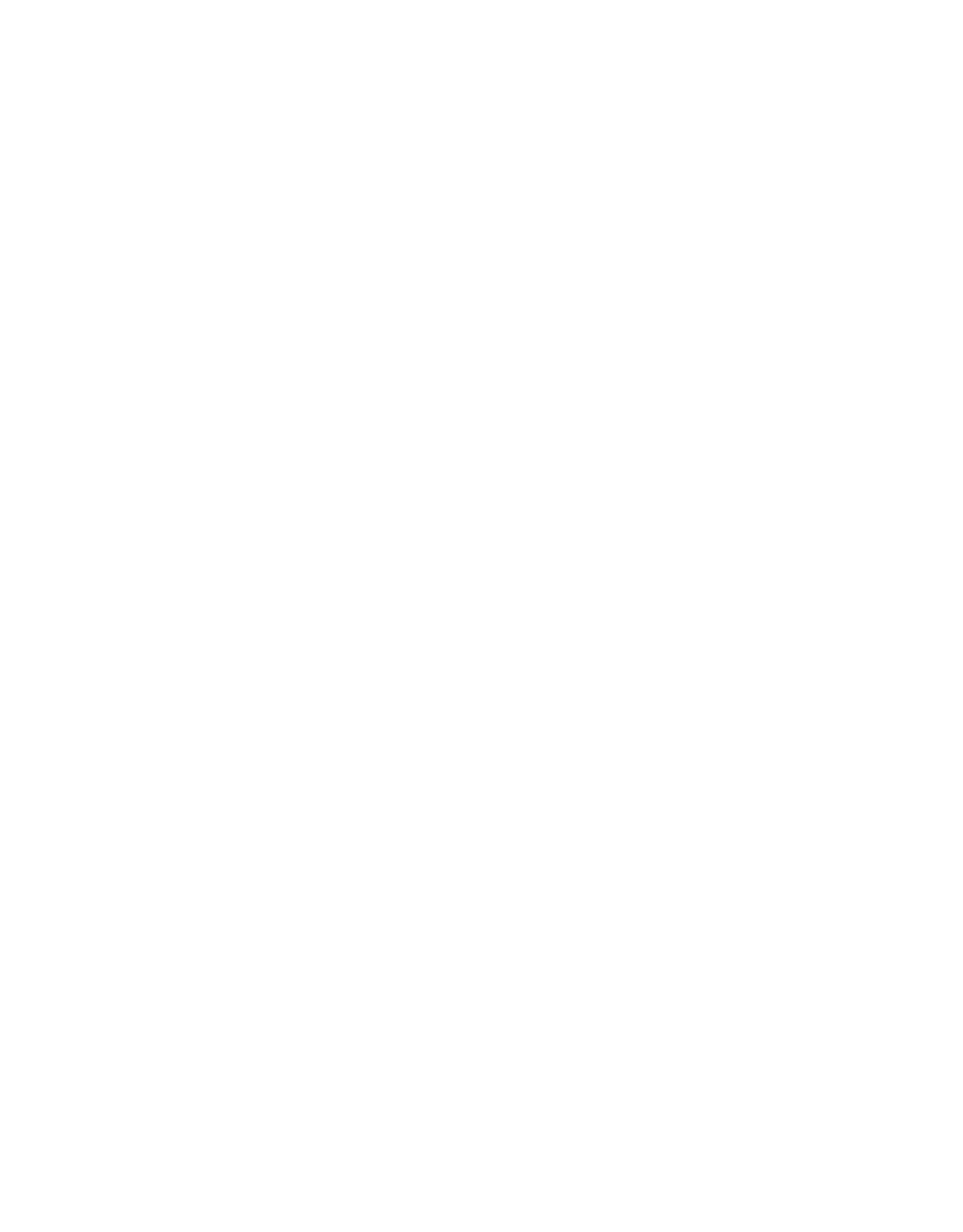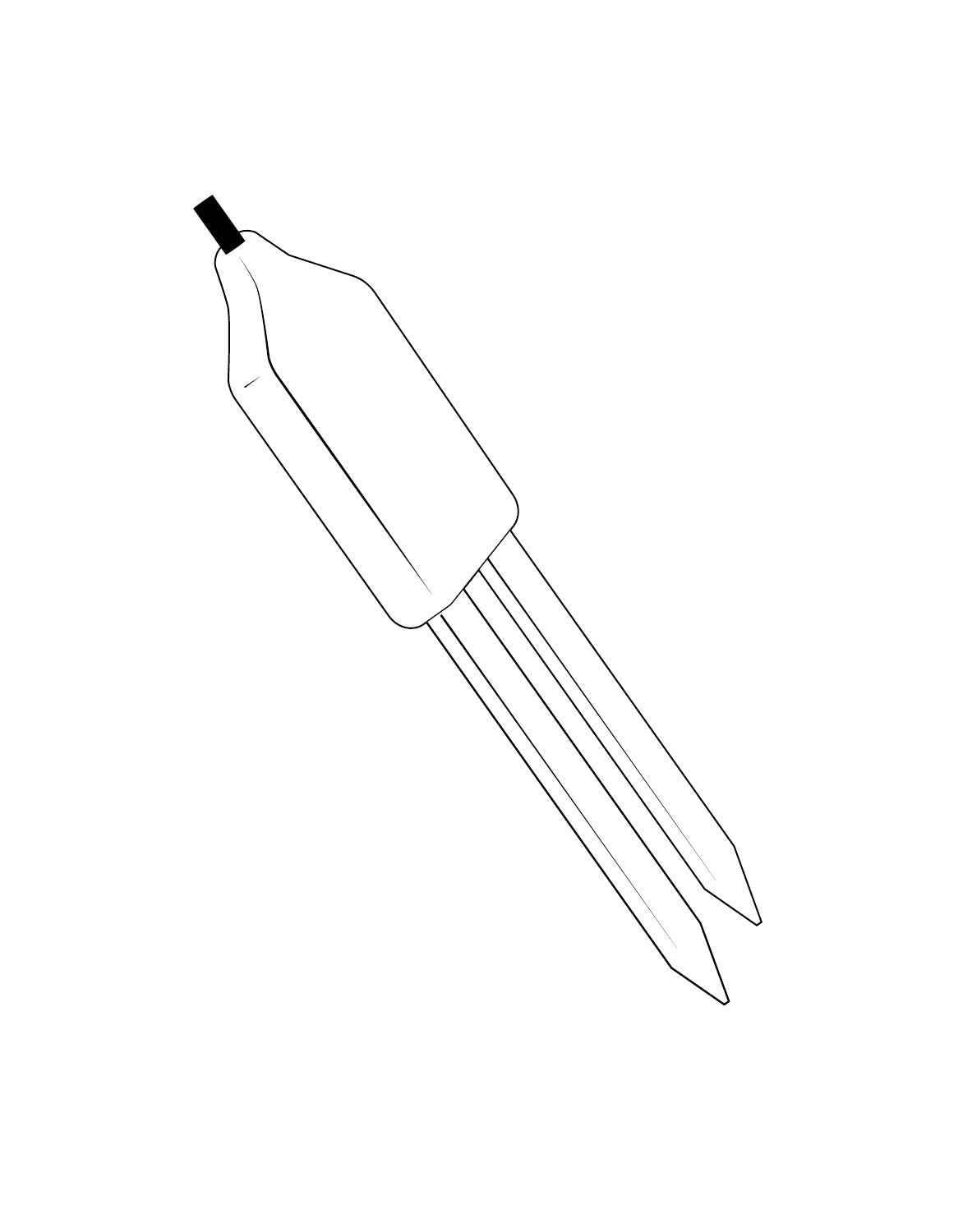# <span id="page-4-0"></span>**1. INTRODUCTION**

Thank you for choosing the ECH<sub>2</sub>O EC-5 Volumetric Water Content sensor from METER Group.

This manual guides the customer through the sensor features and describes how to use the sensor successfully. METER hopes the contents of this manual are useful in understanding the instrument and maximizing its benefit.

Prior to use, verify the sensor arrived in good condition.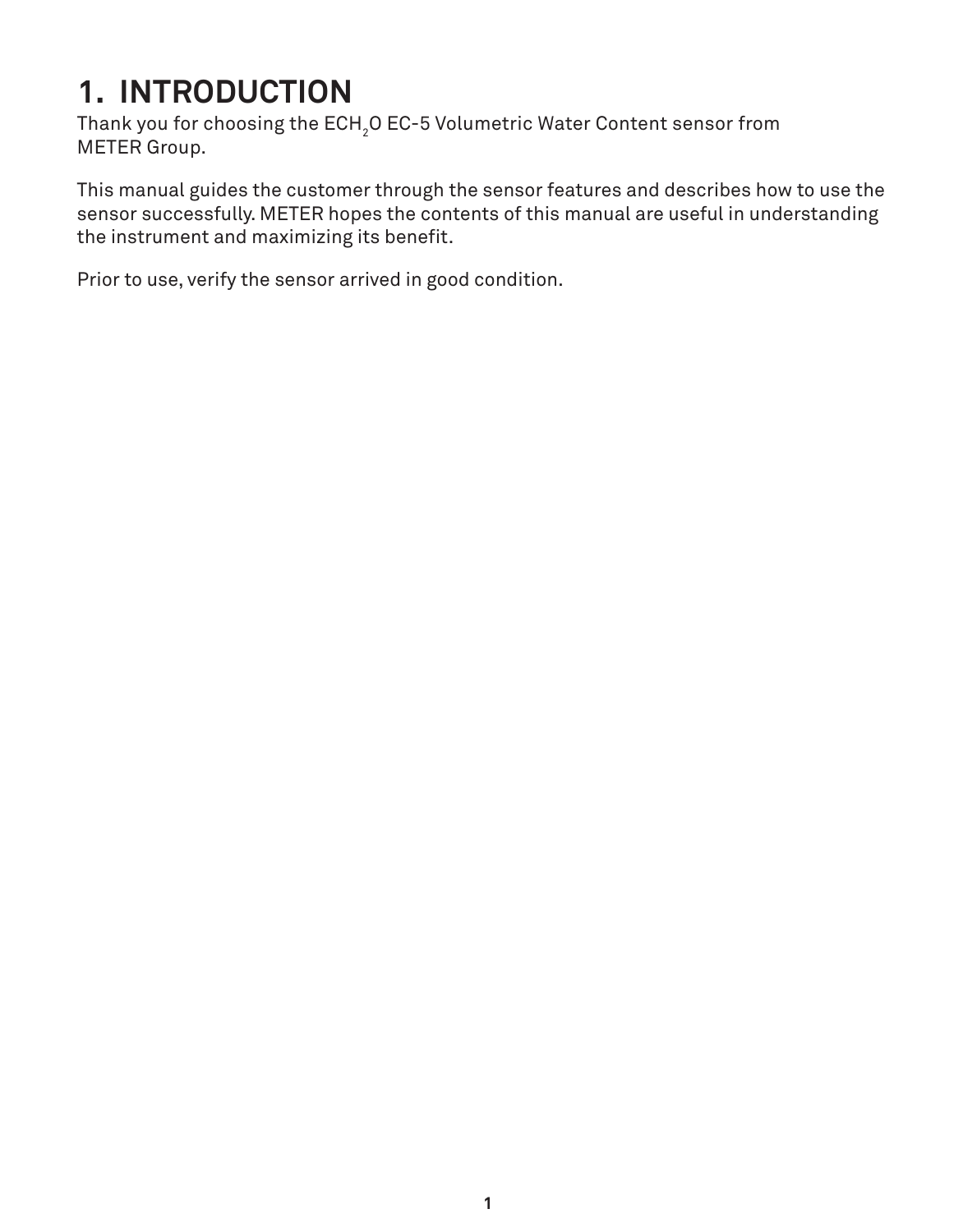# <span id="page-5-0"></span>**2. OPERATION**

Please read all instructions before operating the EC-5 to ensure it performs to its full potential.

# **A** PRECAUTIONS

METER sensors are built to the highest standards, but misuse, improper protection, or improper installation may damage the sensor and possibly void the manufacturer's warranty. Before integrating EC-5 into a system, make sure to follow the recommended installation instructions and have the proper protections in place to safeguard sensors from damage.

# **2.1 INSTALLATION**

When selecting a site for installation, it is important to remember that the soil adjacent to the sensor surface has the strongest influence on the sensor reading and that the sensor measures the VWC.

Any air gaps or excessive soil compaction around the sensor can profoundly influence the readings. Also, do not install the sensors adjacent to large metal objects, such as metal poles or stakes. This can attenuate the sensors electromagnetic field and adversely affect output readings. Because the EC-5 has gaps between its prongs, it is also important to consider the particle size of the media. It is possible to get sticks, bark, roots or other material stuck between the sensor prongs, which will adversely affect readings. Finally, be careful when inserting the sensors into dense soil, as the prongs will break if excessive sideways force is used.

When installing the EC-5, it is best to maximize contact between the sensor and the soil.

- If installing sensors in a lightning prone area with a grounded data logger, please read [Lightning surge and grounding practices](https://www.metergroup.com/lightning-surge-grounding-practices).
- Test the sensors with the data logging device and software before going to the field.

When installing the EC-5, it is imperative to maximize contact between the sensor and soil. For most accurate results, the sensor should be inserted into undisturbed soil. There are two basic methods to accomplish a high-quality installation.

With either of these methods, the sensor may still be difficult to insert into extremely compact or dry soil.

**NOTE: Never pound the sensor into the soil! If there is difficulty inserting the sensor, loosen or wet the soil.**

### **METHOD 1. HORIZONTAL INSTALLATION**

- 1. Excavate a hole or trench a few centimeters deeper than the depth at which the sensor is to be installed.
- 2. At the installation depth, shave off some soil from the vertical soil face exposing undisturbed soil.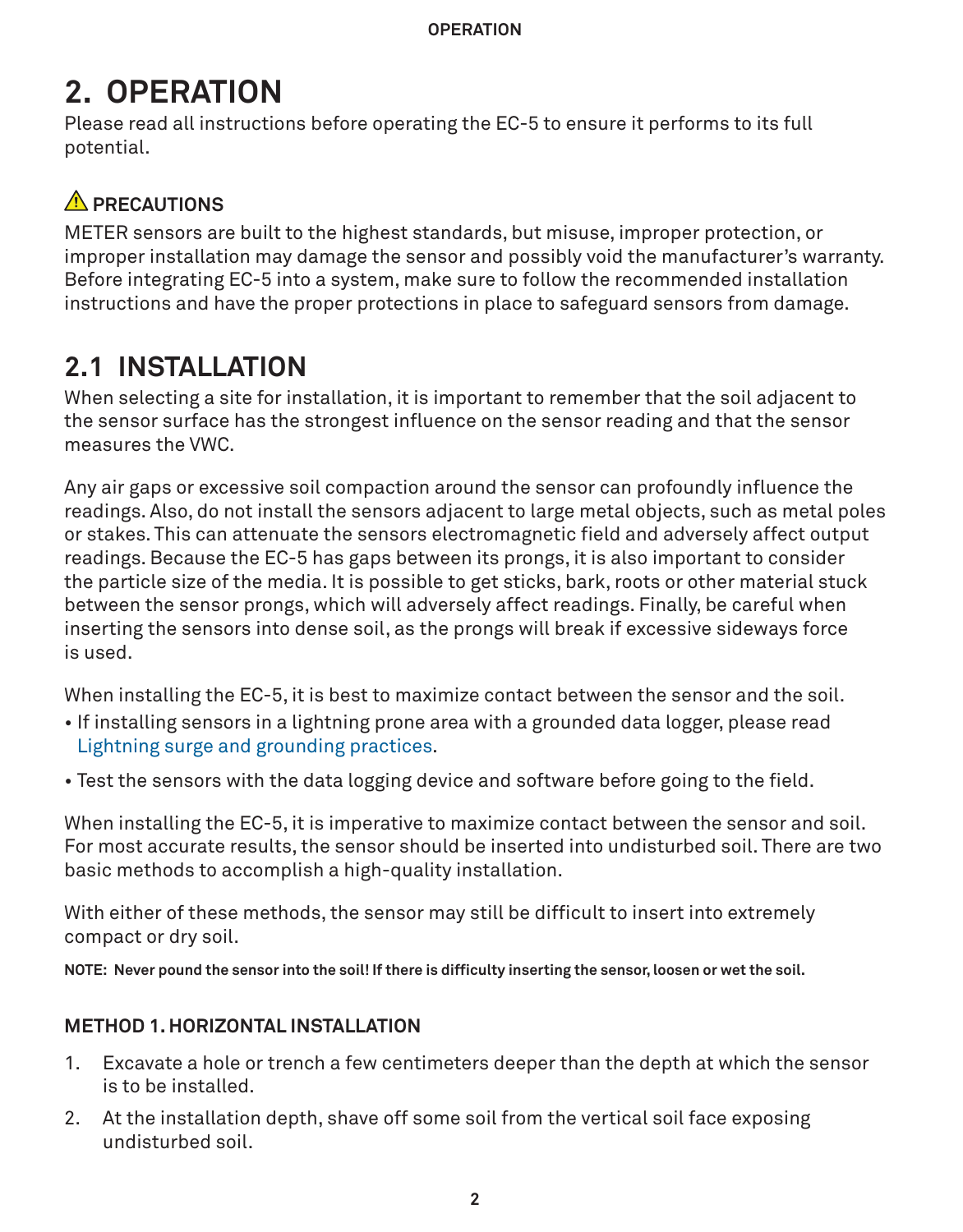- <span id="page-6-0"></span>3. Insert the sensor into the undisturbed soil face until the entire sensor is inserted. The tip of each prong has been sharpened to make it easier to push the sensor into the soil. Be careful with the sharp tips!
- 4. Backfill the trench taking care to pack the soil back to natural bulk density around the sensor body of the EC-5.

#### **METHOD 2. VERTICAL INSTALLATION**

- 1. Auger a 3-in hole to the depth at which the sensor is to be installed.
- 2. Insert the sensor into the undisturbed soil at the bottom of the augered hole using a hand or any other implement that will guide the sensor into the soil at the bottom of the hole. Many people have used a simple piece of PVC pipe with a notch cut in the end for the sensor to sit in, with the sensor cable routed inside the pipe.
- 3. After inserting the sensor, backfill the hole, taking care to pack the soil back to natural bulk density while not damaging the black overmolding of the sensor and the sensor cable in the process.

Make sure that the sensor prongs and sensor body are buried completely. Carefully backfill the hole to match the bulk density of the surrounding soil. Be careful not to bend the black overmolding connecting the sensor to the cable.

See a visual demonstration on proper installation of the sensor in [How to install soil](https://www.metergroup.com/environment/articles/video-install-soil-moisture-sensors/)  [moisture sensors.](https://www.metergroup.com/environment/articles/video-install-soil-moisture-sensors/)

The sensor can be oriented in any direction. However, orienting the flat side perpendicular to the surface of the soil will minimize effects on downward water movement.

# **2.2 REMOVING THE SENSOR**

When removing the sensor from the soil, do not pull it out of the soil by the cable. Doing so may break internal connections and make the sensor unusable.

# **2.3 CONNECTING**

The EC-5 works seamlessly with METER data loggers. The EC-5 can also be used with other data loggers, such as those from Campbell Scientific, Inc. [\(Section 2.4\)](#page-9-1).

EC-5 sensors require an excitation voltage in the range of 2.5 to 3.6 VDC.

The EC-5 sensors come with a 3.5-mm stereo plug connector ([Figure 1](#page-7-1)) to facilitate easy connection with METER loggers. EC-5 sensors may be ordered with stripped and tinned wires to facilitate connecting to some third-party loggers ([Section 2.3.2](#page-7-2)).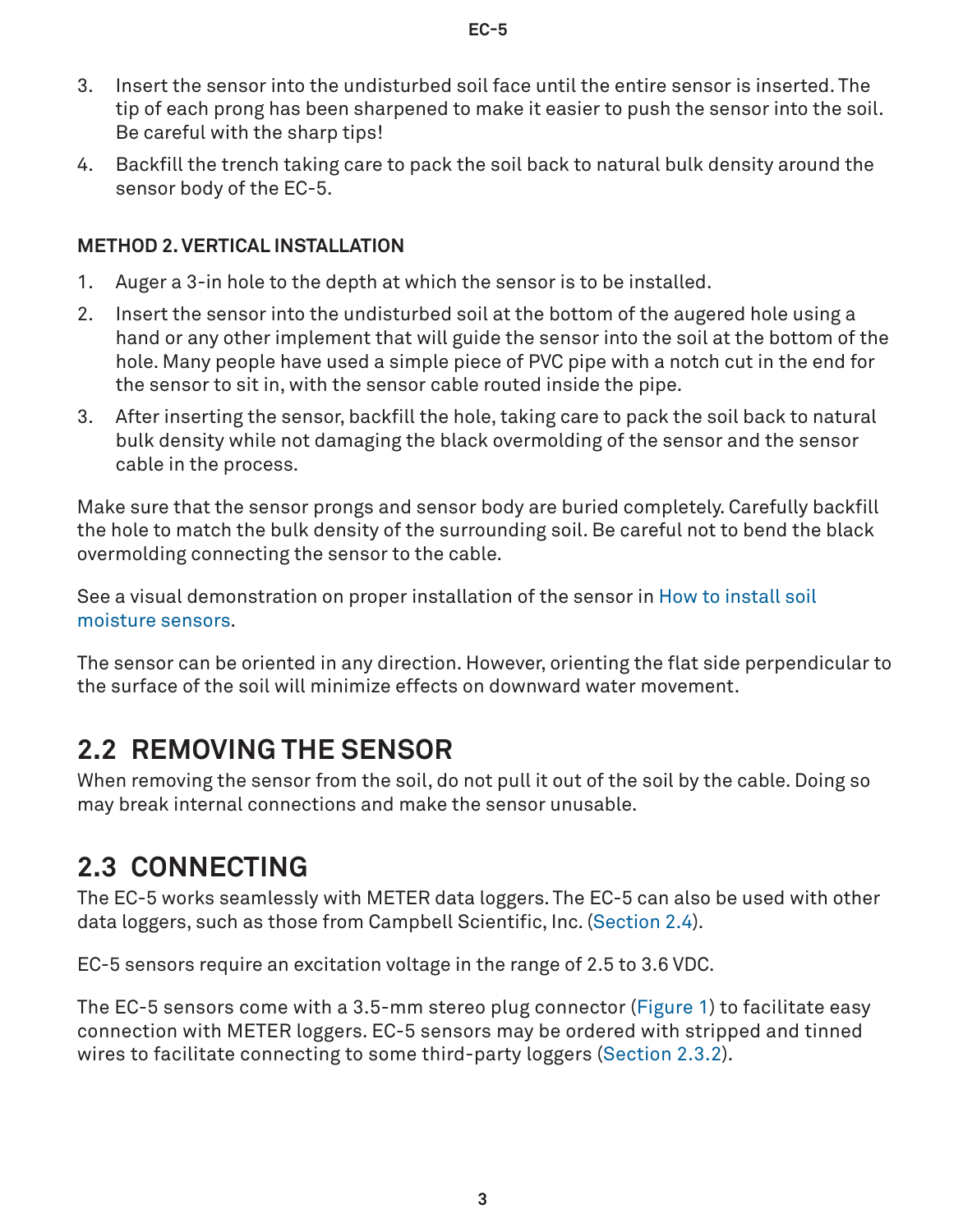<span id="page-7-0"></span>

<span id="page-7-1"></span>**Figure 1 Stereo plug connector**

the cable (a possible failure point). However, the maximum recommended length is 40 m. The EC-5 sensor comes standard with a 5-m cable. It may be purchased with custom cable lengths for an additional fee (on a per-meter basis). This option eliminates the need for splicing

### **2.3.1 CONNECT TO A METER DATA LOGGER**

The EC-5 sensor most efficiently with METER ZENTRA series data loggers. Check the [METER download webpage](https://www.metergroup.com/environment/downloads/) for the most recent data logger firmware. Logger configuration may be done using either ZENTRA Utility (desktop and mobile application) or ZENTRA Cloud (web-based application for cell-enabled ZENTRA data loggers) ([Section 2.4.2](#page-9-2)).

- 1. Plug the stereo plug connector into one of the sensor ports on the logger.
- 2. Use the appropriate software application to configure the chosen logger port for EC-5.
- 3. Set the measurement interval.

METER data loggers measure the EC-5 every minute and return the minute-average data across the chosen measurement interval.

EC-5 data can be downloaded from METER data loggers using either ZENTRA Utility or ZENTRA Cloud.

### <span id="page-7-2"></span>**2.3.2 CONNECT TO A NON-METER DATA LOGGER**

The EC-5 sensor can be purchased for use with non-METER (third-party) data loggers. Refer to the third-party logger manual for details on logger communications, power supply, and ground ports.

EC-5 sensors can be ordered with stripped and tinned (pigtail) lead wires for use with screw terminals. Connect the EC-5 wires to the data logger as illustrated in [Figure 2](#page-7-3) and [Figure 3,](#page-8-0) with the power supply wire (brown) connected to the excitation, the analog out wire (orange) to an analog input, and the bare ground wire to ground.



<span id="page-7-3"></span>**Figure 2 Pigtail wiring**

**NOTE: Some EC-5 sensors may have the older Decagon wiring scheme where the power supply is white, the analog out is red, and the bare wire is ground.**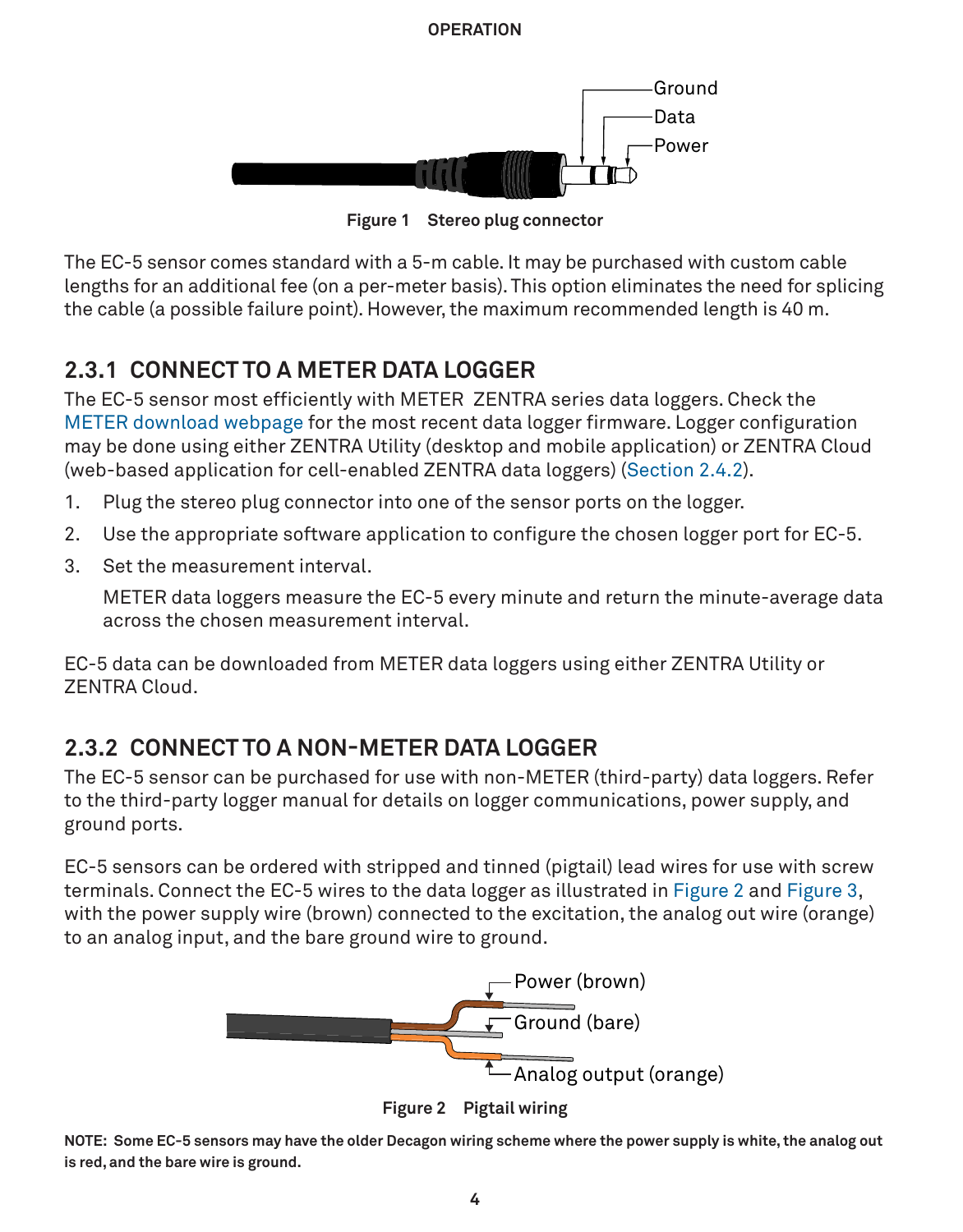<span id="page-8-1"></span>

**EC-5**

<span id="page-8-0"></span>**Figure 3 Wiring diagram**

If the EC-5 cable has a standard stereo plug connector and will be connected to a non-METER data logger, please use one of the following two options.

### **Option 1**

- 1. Clip off the stereo plug connector on the sensor cable.
- 2. Strip and tin the wires.
- 3. Wire it directly into the data logger.

This option has the advantage of creating a direct connection with no chance of the sensor becoming unplugged. However, it then cannot be easily used in the future with a METER readout unit or data logger.

### **Option 2**

Obtain an adapter cable from METER.

The adapter cable has a connector for the female stereo plug connector on one end and three wires (or pigtail adapter) for connection to a data logger on the other end. The stripped and tinned adapter cable wires have the same termination as seen in [Figure 3:](#page-8-0) the brown wire is excitation, the orange is output, and the bare wire is ground.

**NOTE: Secure the stereo plug connector to the pigtail adapter connections to ensure the sensor does not become disconnected during use.**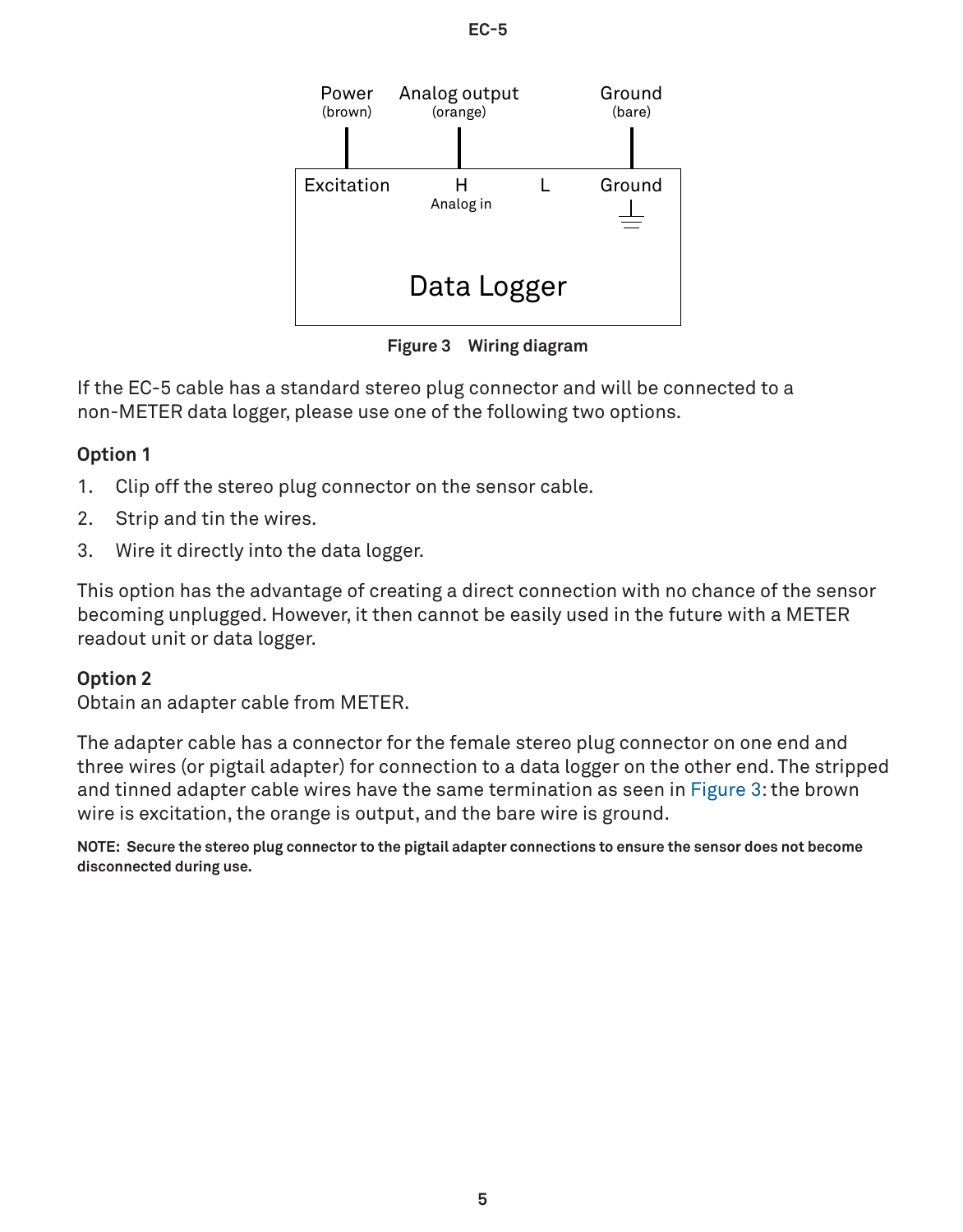# <span id="page-9-1"></span><span id="page-9-0"></span>**2.4 INTERFACING WITH DATA LOGGERS**

### **2.4.1 DATA LOGGER REQUIREMENTS**

The EC-5 sensor is designed to work most efficiently with METER data loggers. All METER readout devices use a 3.0-VDC excitation.

The sensors, however, may be adapted for use with other data loggers, such as those from Campbell Scientific, Inc., for example. The EC-5 requires an excitation voltage in the range of 2.5 to 3.6 VDC. The sensors produce an output voltage that depends on the dielectric constant of the medium surrounding the sensor, and ranges between 10% and 50% of the excitation voltage. Any data logger which can produce a 2.5- to 3.6-VDC excitation with approximately 10-ms duration and read a volt level signal with 12-bit or better resolution should be compatible with the EC-5 sensor. The current requirement for the EC-5 is 10 mA at 2.5 VDC.

METER designed the EC-5 sensor for use with data loggers and readout devices that provide short excitation pulses, leaving the sensors turned OFF most of the time. Continuous excitation not only wastes battery power, but may, under certain circumstances, cause the sensor to exceed government specified limits on electromagnetic emissions. Do not continuously power the EC-5 sensor.

### <span id="page-9-2"></span>**2.4.2 METER DATA LOGGERS**

METER data loggers can be configured using ZENTRA Utility (a desktop and mobile application) or ZENTRA Cloud (a web-based application for cellular-enabled ZENTRA data loggers). Refer to the logger user manual for more information about these programs.

### **2.4.3 NON-METER DATA LOGGERS**

Non-METER data loggers may require programming to read the EC-5 sensor. METER provides some resources to help interface with Campbell Scientific loggers.

The [Campbell Scientific SCWin \(Short Cut\) program](https://www.metergroup.com/environment/articles/using-scwin-short-cut-read-sensors/) for the EC-5 soil moisture sensor is available.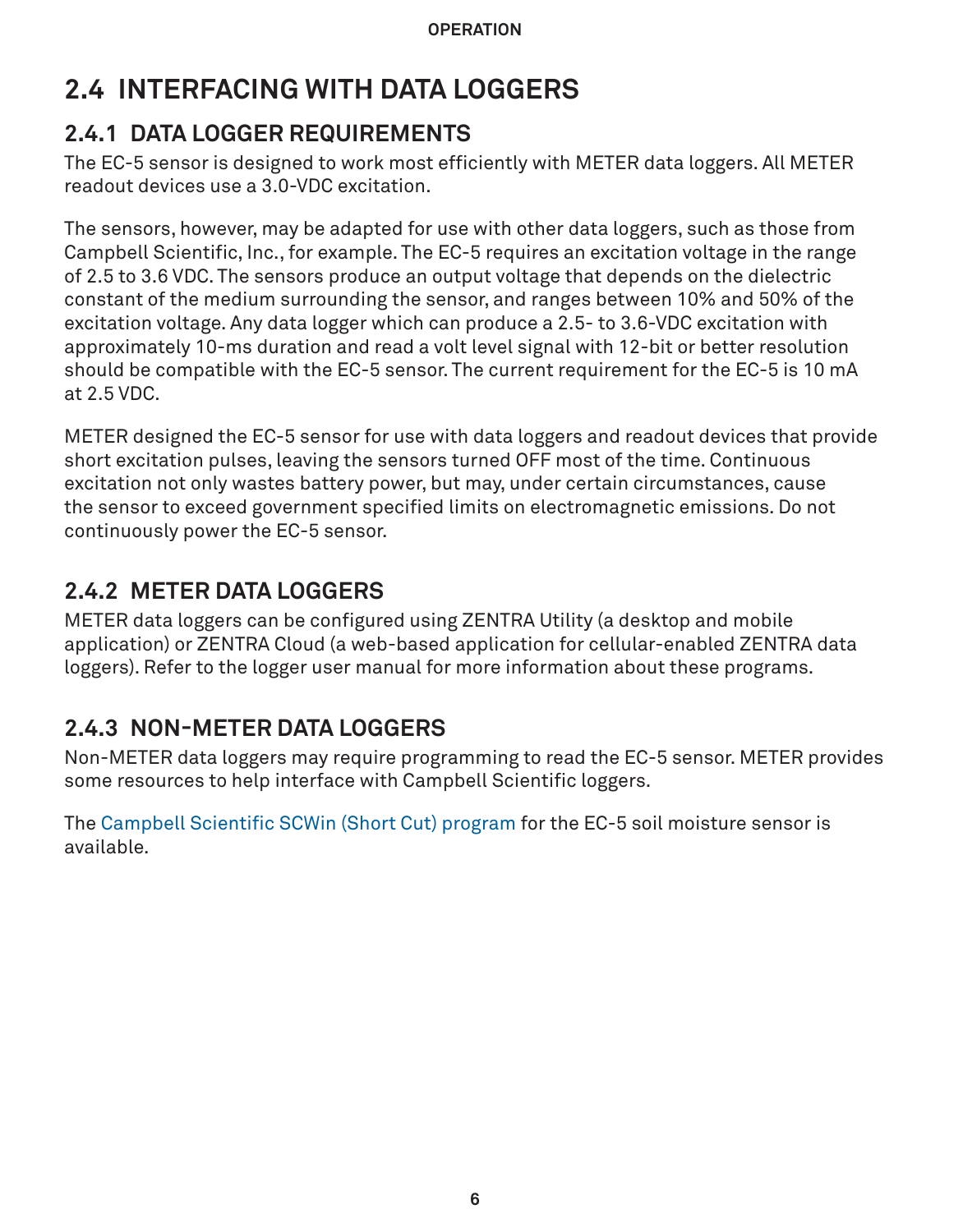# <span id="page-10-0"></span>**3. SYSTEM**

This section describes the EC-5 Volumetric Water Content sensor.

# **3.1 SPECIFICATIONS**

### **MEASUREMENT SPECIFICATIONS**

| <b>Volumetric Water Content (VWC)</b> |                                                                                                  |  |
|---------------------------------------|--------------------------------------------------------------------------------------------------|--|
| Range                                 | $0\% - 100\%$                                                                                    |  |
| Resolution                            | $0.001$ m <sup>3</sup> /m <sup>3</sup> VWC in mineral soils, 0.25% in growing media              |  |
| Accuracy                              |                                                                                                  |  |
| Generic<br>calibration                | $\pm 0.03$ m <sup>3</sup> /m <sup>3</sup> typical in mineral soils that have solution EC <8 dS/m |  |
| Medium-specific<br>calibration        | $\pm 0.02$ m <sup>3</sup> /m <sup>3</sup> in any porous medium ( $\pm 2\%$ )                     |  |

### **COMMUNICATION SPECIFICATIONS**

### **Output**

10%–50% of excitation voltage (250–1,250 mV at 2,500 mV excitation)

#### **Data Logger Compatibility**

METER ZL6, EM60, and Em50 data loggers or any data aquisition systems capable of switched 2.5–3.6 VDC excitation and single-ended voltage measurement at greater than or equal to 12-bit resolution.

**NOTE: These calibration constants only apply to 2,500-mV exictation; use of these numbers with any other excitation voltage results in erroneous readings!**

### **PHYSICAL SPECIFICATIONS**

| <b>Dimensions</b>                |                      |  |
|----------------------------------|----------------------|--|
| Length                           | 8.9 cm (3.50 in)     |  |
| Width                            | $1.8$ cm $(0.71$ in) |  |
| Height                           | $0.7$ cm $(0.28$ in) |  |
| <b>Prong Length</b>              |                      |  |
| $5 \text{ cm} (1.97 \text{ in})$ |                      |  |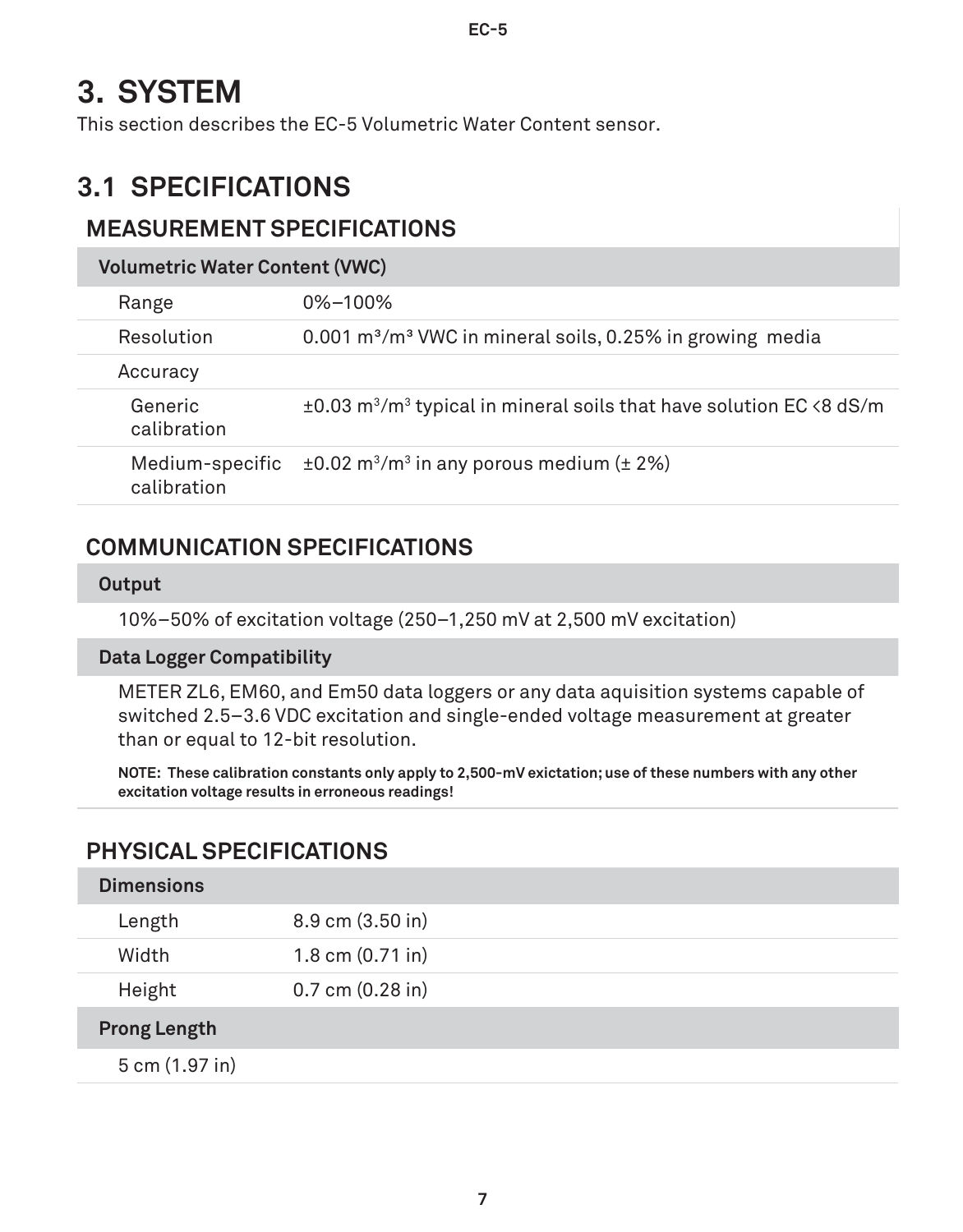#### **System**

<span id="page-11-0"></span>

| <b>Operating Temperature Range</b> |          |  |
|------------------------------------|----------|--|
| Minimum                            | $-40 °C$ |  |
| Typical                            | NА       |  |
| Maximum                            | $+60 °C$ |  |

**NOTE: Sensors may be used at higher temperatures under certain conditions; contact [Customer](#page-15-1)  [Support](#page-15-1) for assistance.**

### **Cable Length**

5 m (standard) 40 m (maximum custom cable length)

**NOTE: Contact [Customer Support](#page-15-1) if a nonstandard cable length is needed.**

### **Connector Types**

3.5-mm stereo plug connector or stripped and tinned wires

### **ELECTRICAL AND TIMING CHARACTERISTICS**

| <b>Supply Voltage (VIN to GND)</b> |                  |  |
|------------------------------------|------------------|--|
| Minimum                            | 2.5 VDC at 10 mA |  |
| Typical                            | NА               |  |
| Maximum                            | 3.6 VDC at 10 mA |  |
| <b>Measurement Duration</b>        |                  |  |
| Minimum                            | NA.              |  |
|                                    |                  |  |
| Typical                            | NА               |  |

### **COMPLIANCE**

| Manufactured under ISO 9001:2015 |
|----------------------------------|
| EM ISO/IEC 17050:2010 (CE Mark)  |
| 2014/30/EU                       |
| 2011/65/EU                       |
| EN61326-1:2013                   |
| EN50581:2012                     |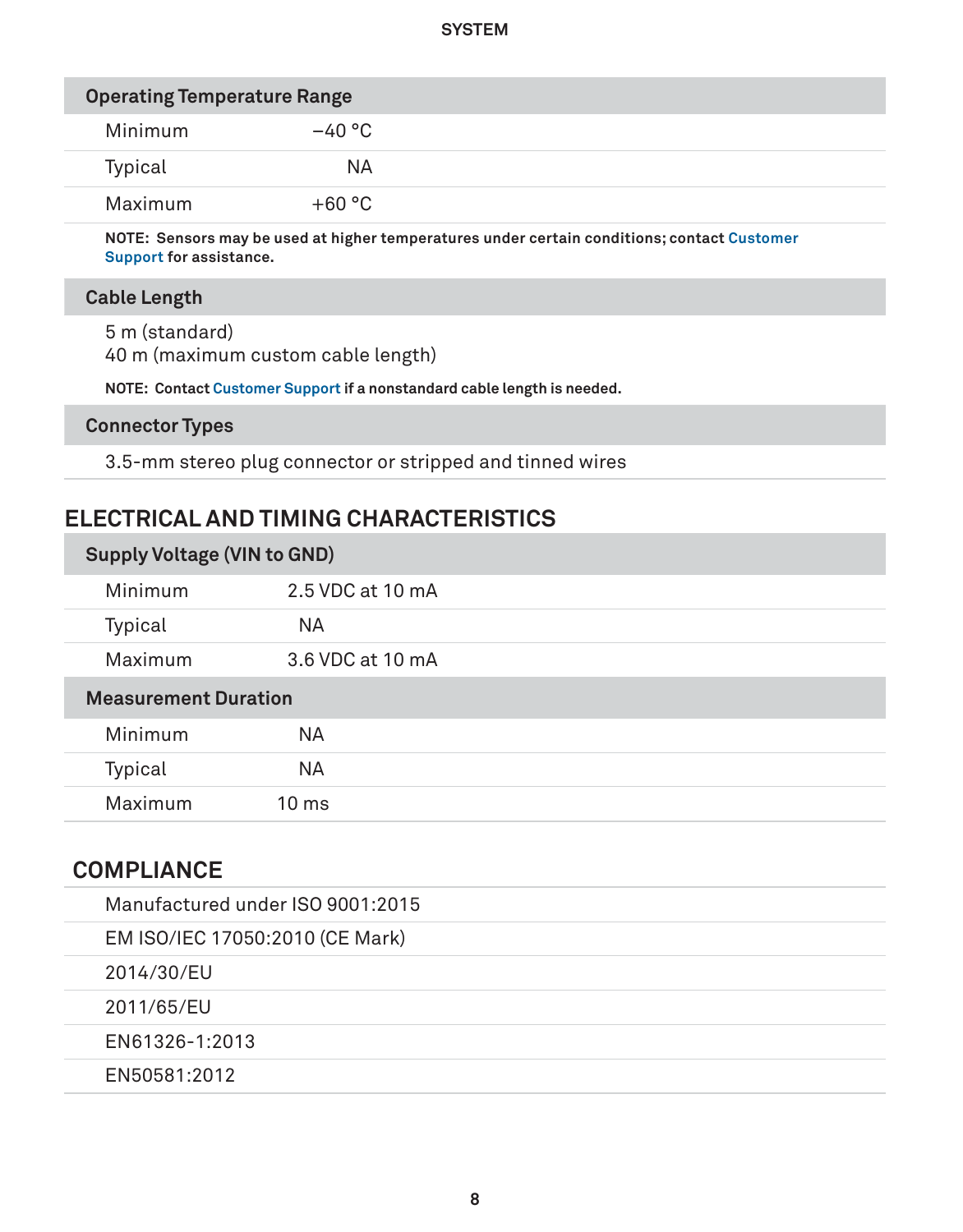# <span id="page-12-0"></span>**3.2 COMPONENTS**

The EC-5 determines volumetric water content (VWC) by measuring the dielectric constant of the media using capacitance and frequency domain technology. The 70-MHz frequency minimizes salinity and textural effects, making this sensor accurate in almost any soil or soilless media. It arrives with factory calibration for mineral soils, potting soils, and perlite included in this user manual.

The two-prong design and higher measurement frequency allows the EC-5 to measure VWC from 0% to 100% (VWC of saturated soils is generally 40% to 60% depending on the soil type) and allows accurate measurement of all soils and soilless medias with a wide range of salinities.



**Figure 4 EC-5 components**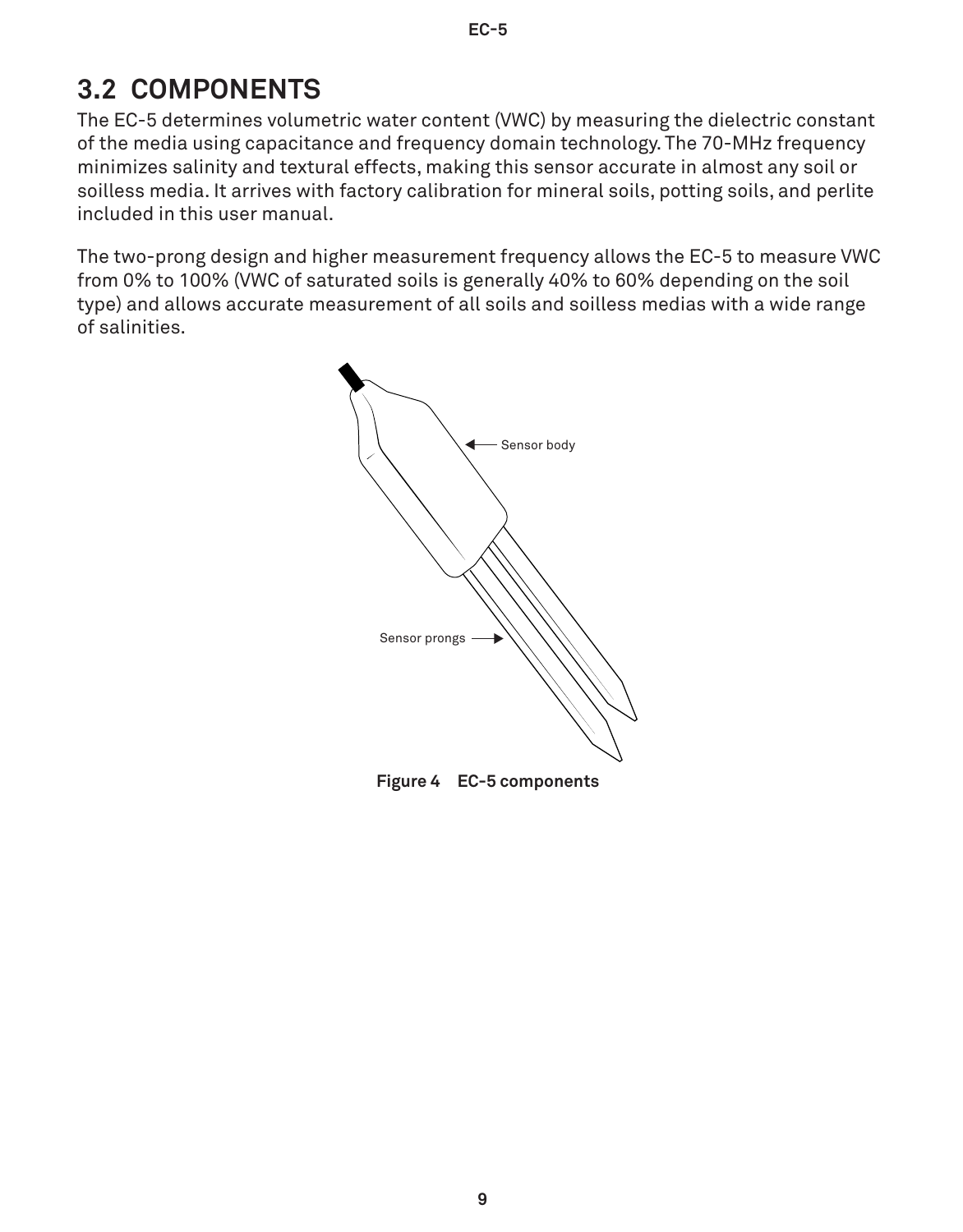# <span id="page-13-0"></span>**4. SERVICE**

This section contains calibration information, cleaning and maintenance guidelines, troubleshooting guidelines, customer support contact information, and terms and conditions.

# <span id="page-13-4"></span>**4.1 CALIBRATION**

METER software tools automatically apply factory calibrations to the sensor output data. However, this general calibration may not be applicable for all soil types. For added accuracy METER encourages customers to perform soil-specific calibrations.

Which calibration equation to use depends on where it is used. If the calibration equation is used with sensors connected to a non-METER data logger, use the calibration appropriate to the excitation voltage. If any METER software is used or the user calibration menu in the ProCheck is used, use the RAW calibration.

# **4.2 SENSOR CALIBRATION VALUES**

The EC-5 is less sensitive to variation in texture and electrical conductivity because it runs at a much higher measurement frequency. Therefore, its general calibration equation should apply for all mineral soils up to 8 dS/m saturation extract. Its calibration equations are shown below for mineral soil and potting soil growing media.

### **4.2.1 APPARENT DIELECTRIC PERMITTIVITY**

Dielectric permittivity can be used to determine VWC using external published equations such as the Topp equation (Topp, David, and Annan 1980). Dielectric permittivity is given by [Equation 1](#page-13-1):

$$
\varepsilon_a = \frac{1}{(-1.10570 \times 10^{-9})(RAW^3) + (3.575 \times 10^{-6})(RAW^2) - (3.9557 \times 10^{-3})(RAW) + 1.53153}
$$
 Equation 1

where *RAW* is the output from the METER data logger using 3-V excitation.

If using a non-METER data logger at 2,500 mV, dielectric permittivity is given by [Equation 2](#page-13-2):

$$
\varepsilon_a = \frac{1}{(-3.3325 \times 10^{-9})(mV^3) + (7.0218 \times 10^{-6})(mV^2) - (5.11647 \times 10^{-3})(mV) + 1.30746}
$$
 Equation 2

### **4.2.2 MINERAL SOILS**

According to METER tests, a single calibration equation generally suffices for all mineral soil types with electrical conductivities from 0.1 to 10 dS/m saturation extract. VWC ( *θ* ) is given by [Equation 3](#page-13-3):

<span id="page-13-3"></span><span id="page-13-2"></span><span id="page-13-1"></span>
$$
\theta = (8.5 \times 10^{-4})(RAW) - 0.48
$$
 Equation 3

where *RAW* is the output from the METER data logger using 3-V excitation.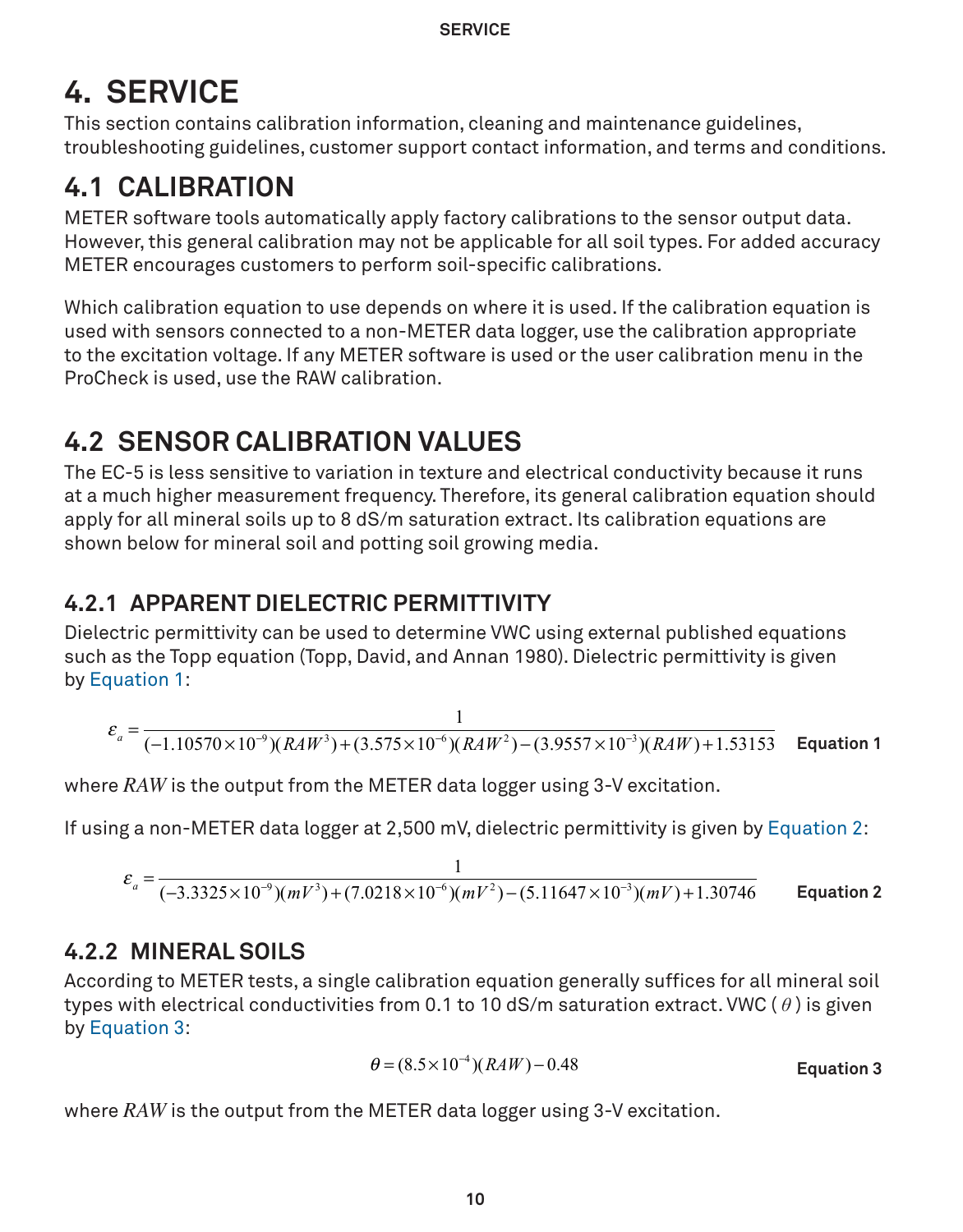<span id="page-14-2"></span><span id="page-14-1"></span>**EC-5**

<span id="page-14-0"></span>If a non-METER data logger is being used, VWC is given by [Equation 4](#page-14-1):

$$
\theta = (11.9 \times 10^{-4})(mV) - 0.401
$$
 **Equation 4**

where *mV* is the output of the sensor when excited at 2,500 mV. Please note that the equation reaches a maximum at ~60% VWC in pure water. To display data on a scale from 0% to 100%, VWC should be modeled with a quadratic equation (which would result in a 100% VWC in water), but a linear equation fits the mineral soil VWC range as well as the quadratic, and linear equations are easier to deal with, especially since mineral soil typically saturates at ~40% to 50% VWC.

### **4.2.3 POTTING SOIL**

The following equations can be used to convert EC-5 output to water content in potting soil. METER tested several types of potting soil (Sunshine mix, Miracle Grow Potting Mix, and Custom Nursery soil) at several salinities and found that VWC is given in [Equation 5](#page-14-2) for a METER data logger

$$
\theta = (1.3 \times 10^{-3})(RAM) - 0.696
$$
 Equation 5

and in [Equation 6](#page-14-3) for a non-METER data logger

<span id="page-14-4"></span><span id="page-14-3"></span>
$$
\theta = (2.11 \times 10^{-3})(mV) - 0.675
$$
 Equation 6

**NOTE: These calibration constants only apply to 2,500-mV excitations; use of these numbers with any other excitation voltage results in erroneous readings!**

### **4.3 TROUBLESHOOTING**

If problems with the EC-5 are encountered, they most likely manifest themselves in the form of incorrect or erroneous readings. Review the information in [Table 1](#page-14-4) and the [Troubleshooting](https://www.metergroup.com/environment/articles/support-video-troubleshooting-meter-soil-sensors/)  [METER soil moisture sensors](https://www.metergroup.com/environment/articles/support-video-troubleshooting-meter-soil-sensors/) video to identify the problem. Contact [Customer Support](#page-15-1) for more information.

|                       | Table 1 Troubleshooting the EC-5                                                                                                                         |
|-----------------------|----------------------------------------------------------------------------------------------------------------------------------------------------------|
| <b>Problem</b>        | <b>Possible Solutions</b>                                                                                                                                |
|                       | Check power to the sensor.                                                                                                                               |
|                       | Check sensor cable and stereo plug connector integrity.                                                                                                  |
| Sensor not responding | Check data logger wiring to ensure brown is power supply, orange is<br>analog out, and bare is ground.                                                   |
|                       | NOTE: Some EC-5 sensors may have the older Decagon wiring scheme where<br>the power supply is white, the analog out is red, and the bare wire is ground. |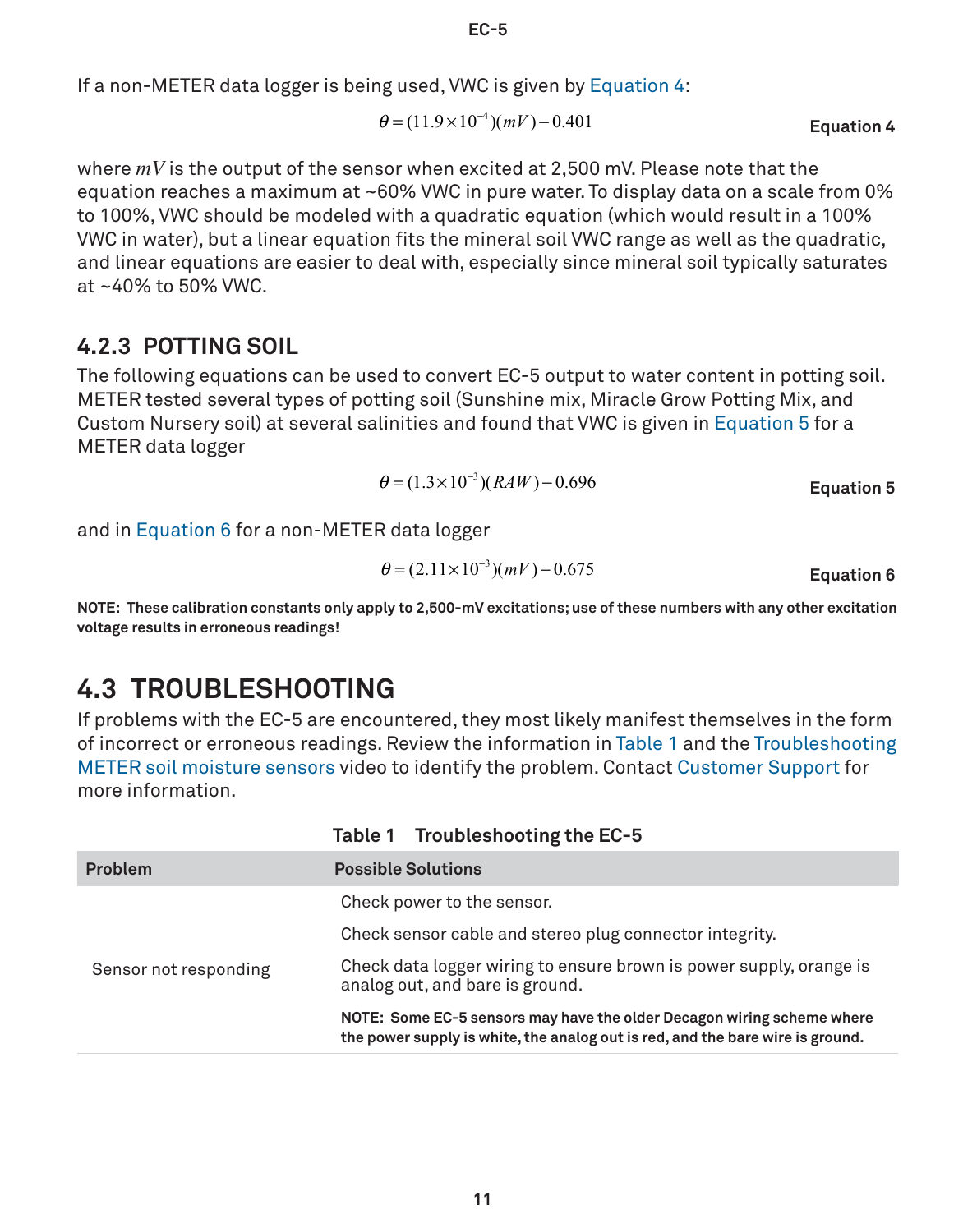#### **Service**

<span id="page-15-0"></span>

| Problem                                          | <b>Possible Solutions</b>                                                                                                                                                                                                                                                                                                               |
|--------------------------------------------------|-----------------------------------------------------------------------------------------------------------------------------------------------------------------------------------------------------------------------------------------------------------------------------------------------------------------------------------------|
| Sensor reading too low<br>(or slightly negative) | Check for air gaps around sensor needles. These could be produced<br>below the surface of the substrate when the needle contacts a<br>large piece of material and pushes it out of the way or if the sensor<br>is not inserted perfectly linearly.                                                                                      |
|                                                  | Ensure the calibration equation being used is appropriate for the<br>media type. There are significant differences between substrate<br>calibrations, so be sure to use the one specific to the substrate.                                                                                                                              |
|                                                  | Check to make sure that the media was not packed excessively or<br>insufficiently during sensor installation. Higher density can cause<br>sensor reading to be elevated.                                                                                                                                                                |
| Sensor reading too high                          | Ensure the calibration equation being used is appropriate for the<br>media type. There are significant differences between calibrations,<br>so be sure to use the one most suitable to the substrate, or<br>consider developing a substrate-specific calibration for the<br>particular medium.                                          |
|                                                  | Some substrates have an inherently high dielectric permittivity (soils<br>of volcanic origin or high titanium, for instance). If the substrate has<br>a dry dielectric permittivity above 6, a custom calibration may need<br>to be performed. Soils with a bulk EC >10 dS/m require substrate-<br>specific calibrations (Section 4.1). |
| Cable or stereo plug                             | If a stereo plug connector is damaged or needs to be replaced, contact<br>Customer Support for a replacement connector and splice kit.                                                                                                                                                                                                  |
| connector failure                                | If a cable is damaged, follow these these guidelines for wire splicing<br>and sealing techniques.                                                                                                                                                                                                                                       |

### **Table 4 Troubleshooting the EC-5 (continued)**

## <span id="page-15-1"></span>**4.4 CUSTOMER SUPPORT**

### **NORTH AMERICA**

Customer service representatives are available for questions, problems, or feedback Monday through Friday, 7:00 am to 5:00 pm Pacific time.

- **Email:** [support.environment@metergroup.com](mailto:support.environment%40metergroup.com?subject=) [sales.environment@metergroup.com](mailto:sales.environment%40metergroup.com?subject=)
- **Phone:** +1.509.332.5600
- **Fax:** +1.509.332.5158
- **Website:** [metergroup.com](https://www.metergroup.com)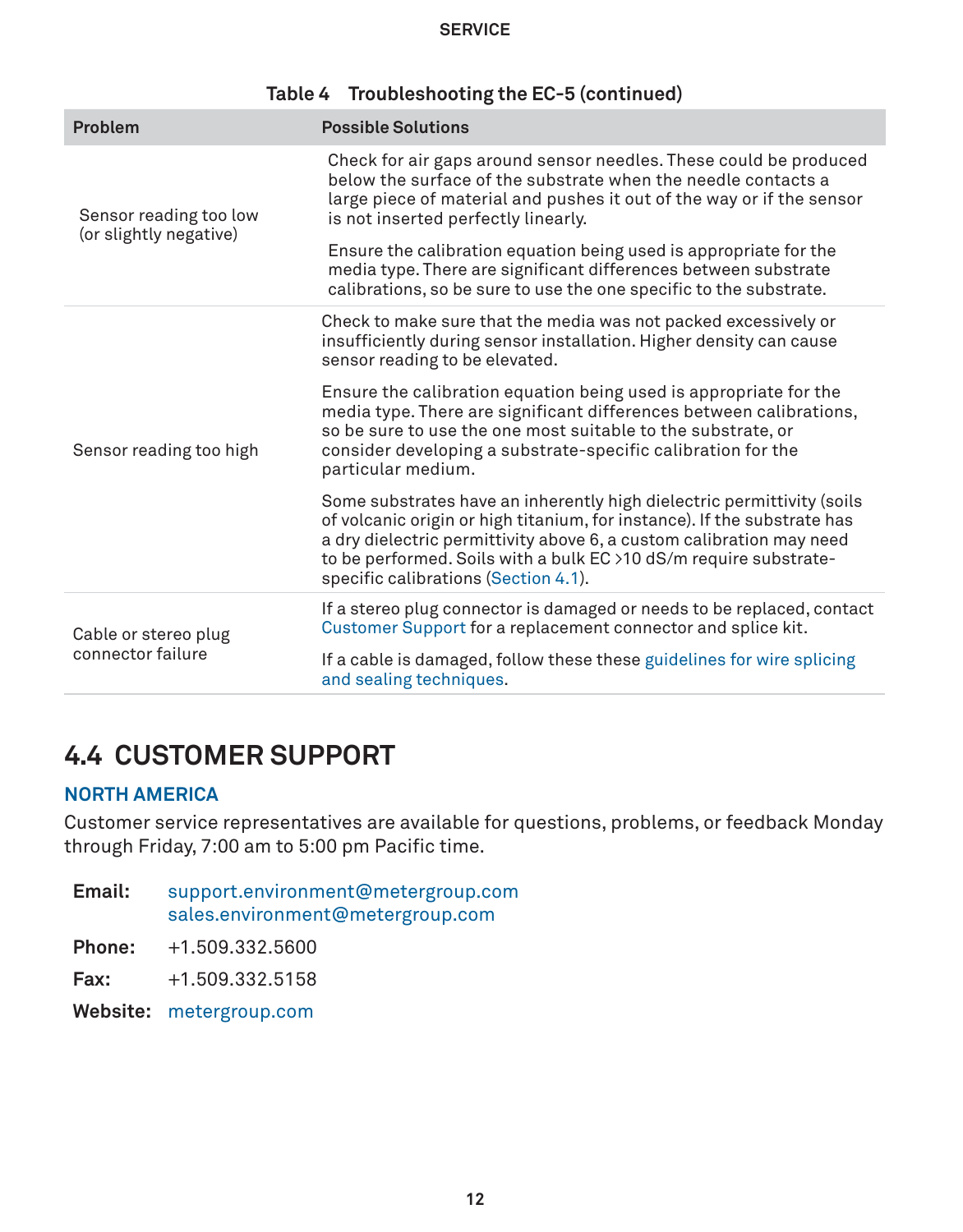### <span id="page-16-0"></span>**EUROPE**

Customer service representatives are available for questions, problems, or feedback Monday through Friday, 8:00 to 17:00 Central European time.

| support.europe@metergroup.com<br>sales.europe@metergroup.com |
|--------------------------------------------------------------|
| +49 89 12 66 52 0                                            |
| $+498912665220$                                              |
|                                                              |

**Website:** [metergroup.d](https://www.metergroup.com/de)e

If contacting METER by email, please include the following information:

| Name    | Email address              |
|---------|----------------------------|
| Address | Instrument serial number   |
| Phone   | Description of the problem |

**NOTE: For products purchased through a distributor, please contact the distributor directly for assistance.**

# **4.5 TERMS AND CONDITIONS**

By using METER instruments and documentation, you agree to abide by the METER Group, Inc. USA Terms and Conditions. Please refer to [metergroup.com/terms-conditions](http://www.metergroup.com/terms-conditions) for details.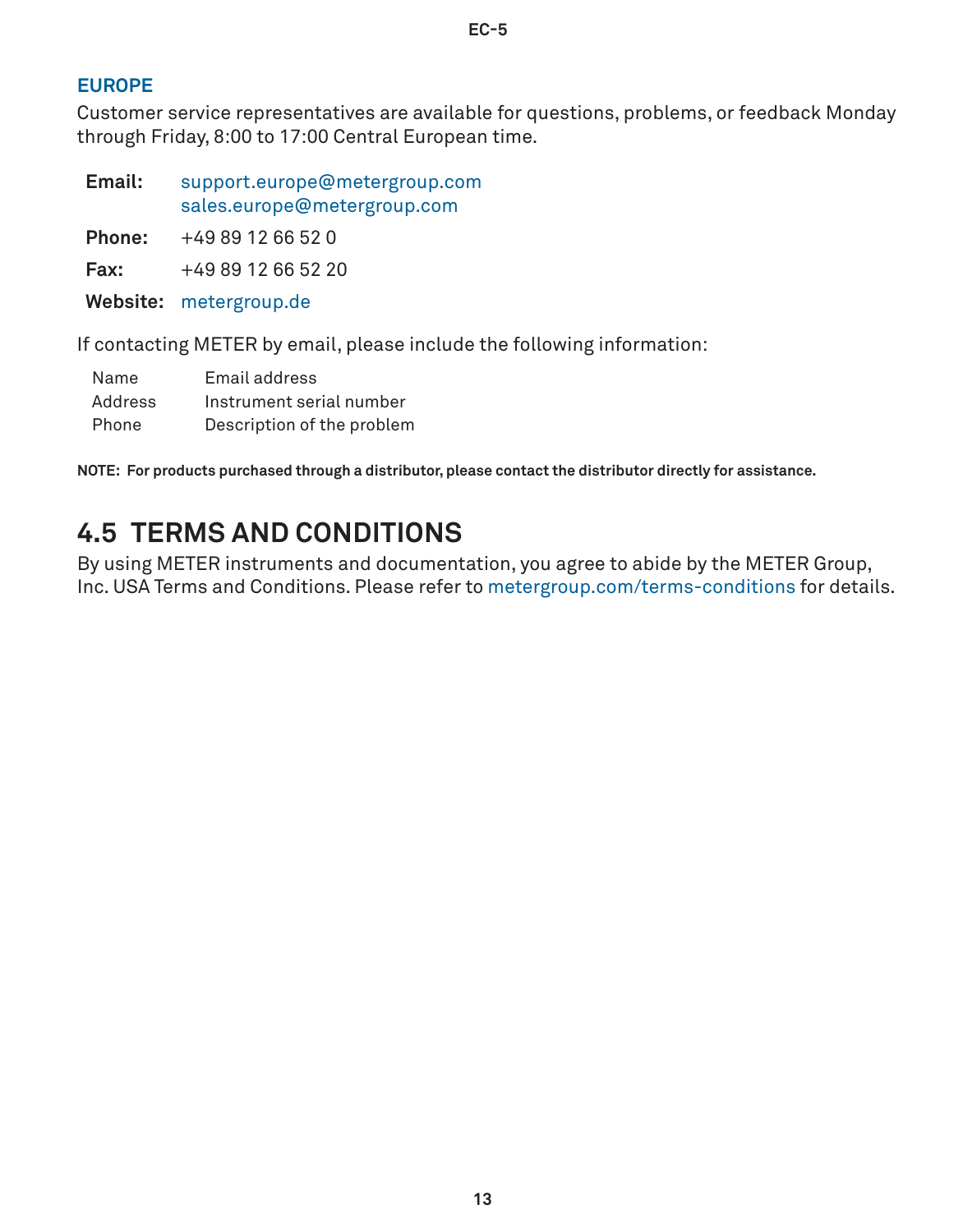# <span id="page-17-0"></span>**REFERENCES**

Topp G.C., J.L. David, and A.P. Annan. 1980. "Electromagnetic determination of soil water content: Measurement in coaxial transmission lines." *Water Resources Research* 16(3): 574–582.